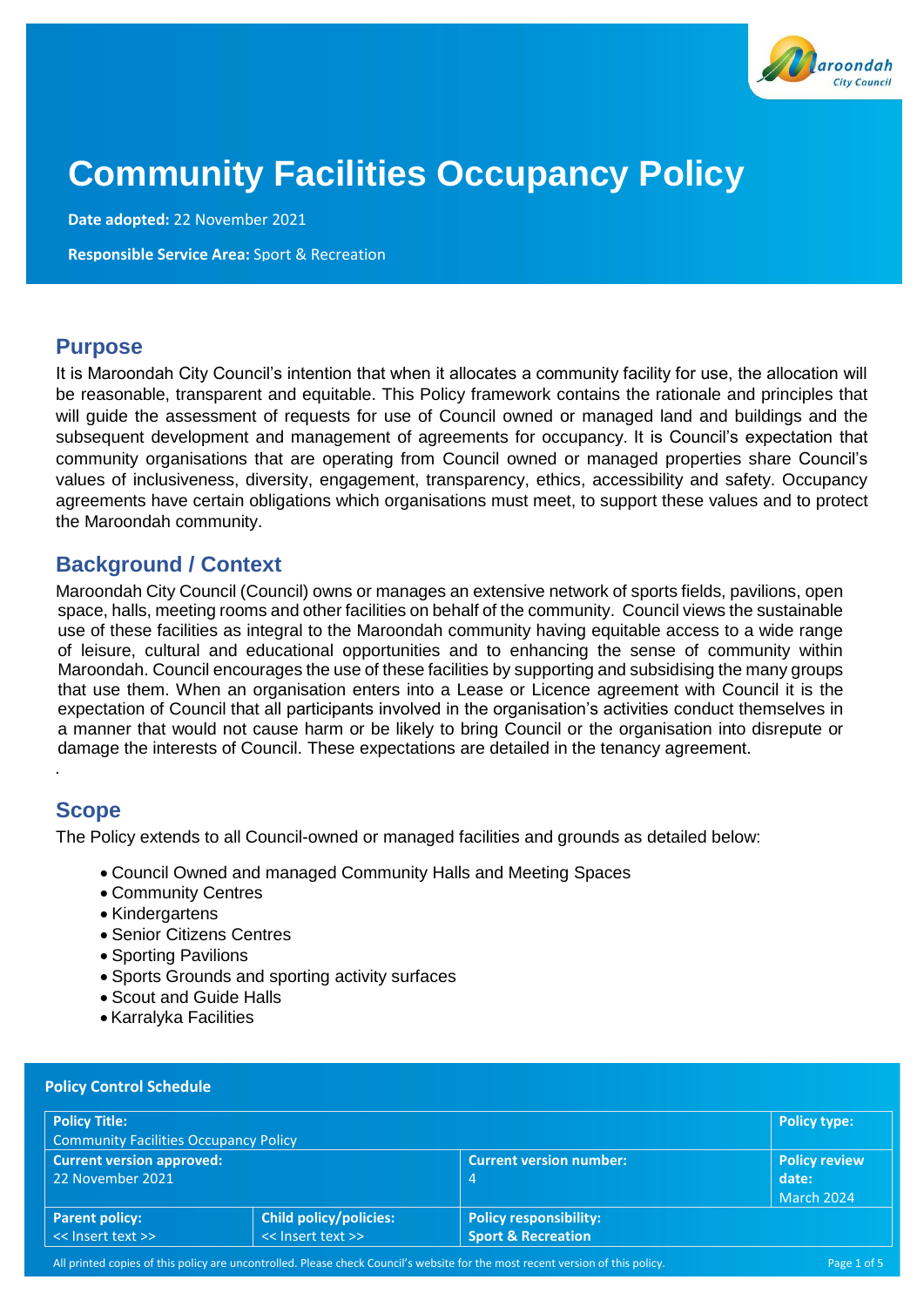

- Maroondah Leisure Facilities (Aquahub, The Rings, Maroondah Nets, Croydon Memorial Pool, Aquanation, Dorset Golf and Ringwood Golf)
- Other Community Facilities

Leases and Licences may relate to land or land and facilities owned by Council, managed by Council on behalf of another government department where Council has been appointed the Committee of Management e.g., VicRoads or Crown Land.

Leases that have a component of commercial activity are also covered by the Policy where the group holding the lease is a registered not for profit community organisation.

### **Exclusions**

This Policy does not include commercial property.

### **Objectives**

The objectives of the Policy are:

- 1. To establish principles and criteria for the determination of appropriate occupancy arrangements.
- 2. To enhance opportunities to participate in community life through the planning and distribution of subsidised leased, licensed and seasonal facilities and community meeting space with appropriate concessions that encourage greater participation.
- 3. To ensure accountability to the community through an equitable and transparent occupancy structure.
- 4. To articulate a consistent and transparent process to manage alleged breaches of an occupancy agreement.

# **Policy Principles**

The principles set out below will be used by Council to underpin the development of agreements for occupancy of Council owned or managed land and buildings within the scope of this policy.

### **1. Appropriate**

Occupancy arrangements will reflect the best fit for the needs of the facility, the needs of the intended occupant and those of the wider Maroondah Community.

### **2. Transparent**

The allocation of facilities and associated responsibilities will be documented in a manner that users and the community can understand (e.g., how and why the arrangement was determined.)

### **3. Fair and Equitable**

In the development of occupancy agreements, the type of arrangement and tenure of such facilities will be consistent with other users of the same or similar facilities where those users are in similar circumstances.

### **4. Promote Participation**

Occupancy arrangements will reflect Council's commitment to supporting and promoting the participation of population groups that are usually under-represented in civic and community life.

### **5. Maximise Usage**

Occupancy agreements, where possible, will promote shared use of facilities and increased levels of usage.

### **6. Local Priority**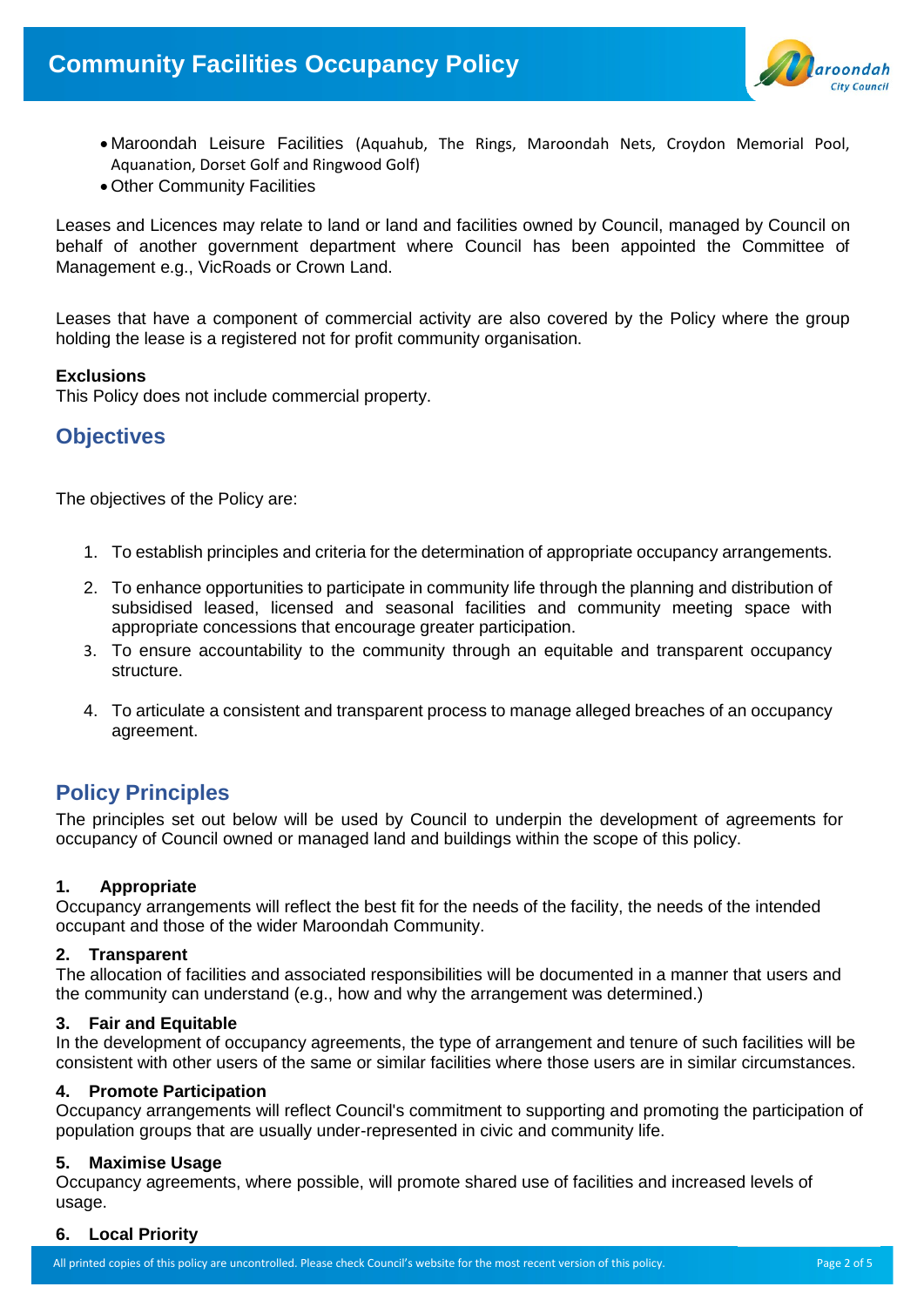

Priority will be given to Maroondah based community organisations and/or organisations that demonstrate direct benefit to Maroondah residents.

### **Relationship to the Maroondah 2040 Community Vision**

*Community Outcome:* **A safe healthy and active community**

*Key Directions:* **1. A healthy community**

1.5 - Facilitate the provision of affordable, accessible and responsive services, resources and initiatives that support the physical and mental health and wellbeing of the community

- **2. A Learning Community**
- 2.1 Facilitate and encourage places, spaces and programming that provide for a third plac*e* of community connection beyond home and work
- **6. A thriving and well built community**
- 6.15 Coordinate and advocate for the increased utilisation, longevity and availability of fit-for-purpose public, private and not-for-profit buildings and spaces that can act as key places for neighbourhood connection

### **Alignment with Council's mission and values**

The Policy supports Maroondah City Council's mission to work in partnership with the community to foster quality, accessible and sustainable lifestyles for the community by ensuring that usage of Council's community facilities is the best fit for the facility, existing tenants and neighbouring residents.

The Policy articulates to Council employees and the wider community, the assessment framework for determining suitability, type of arrangement and length of tenure to ensure consistency and transparency. The policy also outlines Council's process for the management of an alleged breach of agreement obligations.

# **Policy position**

The Policy states Council's commitment to ensuring a consistent and transparent approach to the approval and management of occupancy agreements for community facilities and that consideration is given to the needs and protection of both the intended occupant and the wider Maroondah Community.

Should an organisation on a Community Facilities Lease or Licence agreement not comply with all of its obligations under their agreement, that failure of compliance is considered a breach or default. Council will issue written notice under the terms of the Lease or Licence requesting resolution within 14 days. If no remedy and/or good reason is provided for the default, the breach constitutes a strike. If an organisation is in breach, and does not remedy, the terms of their Lease or Licence three times **(three strikes)** within a 24-month period, a decision to terminate tenancy may be taken. These infringements may not be the same on each occasion.

If a breach was considered to expose Council or the community to further risk, Council may make a decision to terminate the Lease or Licence outside of the three strikes policy.

# **Policy implementation**

This Policy should be referenced for all utilisation of Council owned and/or managed Community Facilities with the exception of those facilities excluded under the Policy Scope.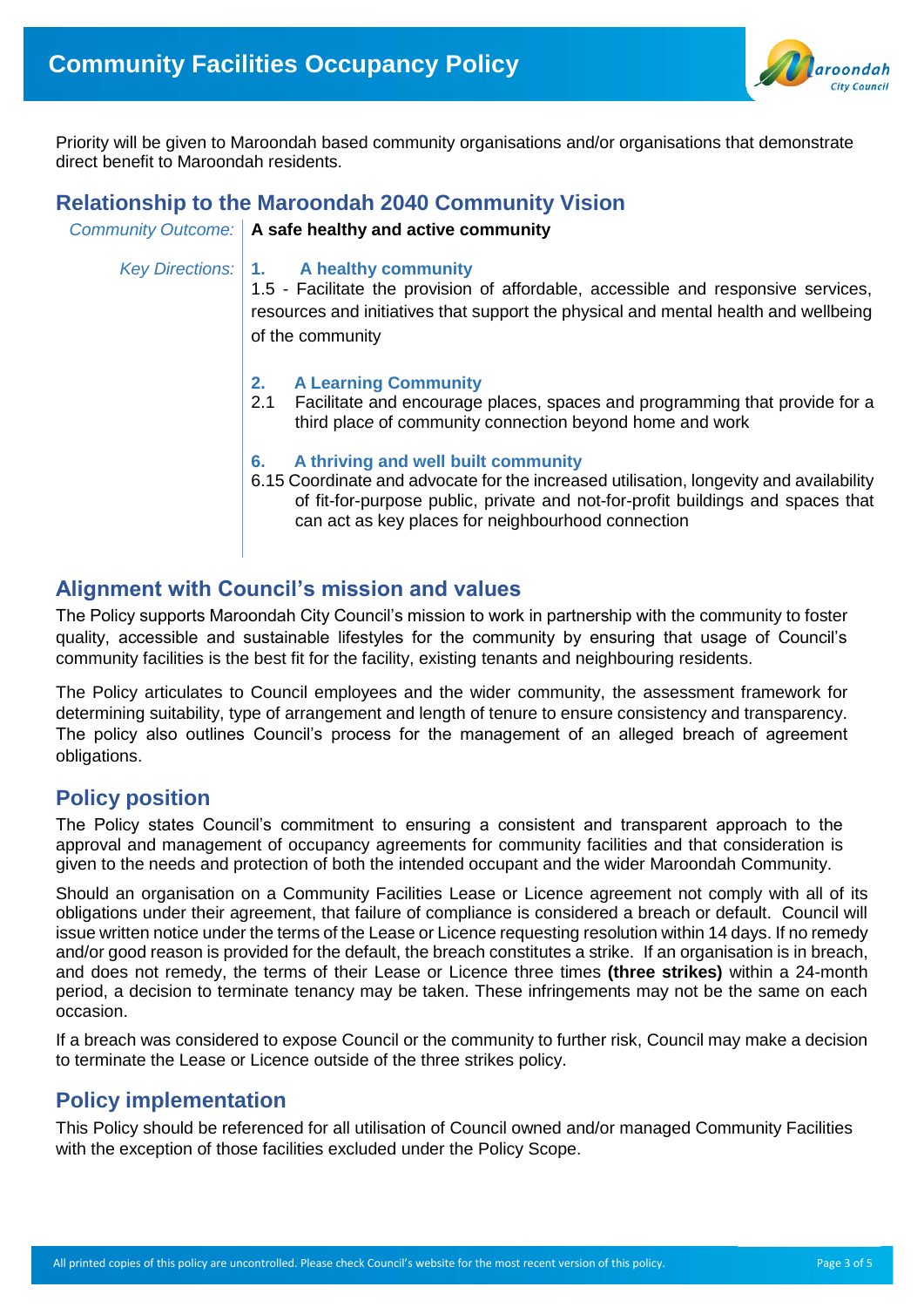

### **Roles and responsibilities**

This Policy and its supporting documentation is the responsibility of Sport and Recreation. The documentation will be reviewed every five years in conjunction with the Community Facilities Pricing Policy.

### **Related policies, strategies, procedures and guidelines**

The Policy directly aligns with Council's Community Facilities Pricing Policy and the Community Facilities Hire Policy. All applications for use of a Council owned or managed facility are initially assessed against the Community Facilities Occupancy Policy to determine suitability, type of arrangement and length of tenure. Once this process has been undertaken then applications are referred to the Community Facilities Pricing Policy to determine the rate of rental. The Community Facilities Hire Policy stipulates that all use of Council facilities must be under a lease, seasonal agreement or hire agreement and outlines minimum standards for hire.